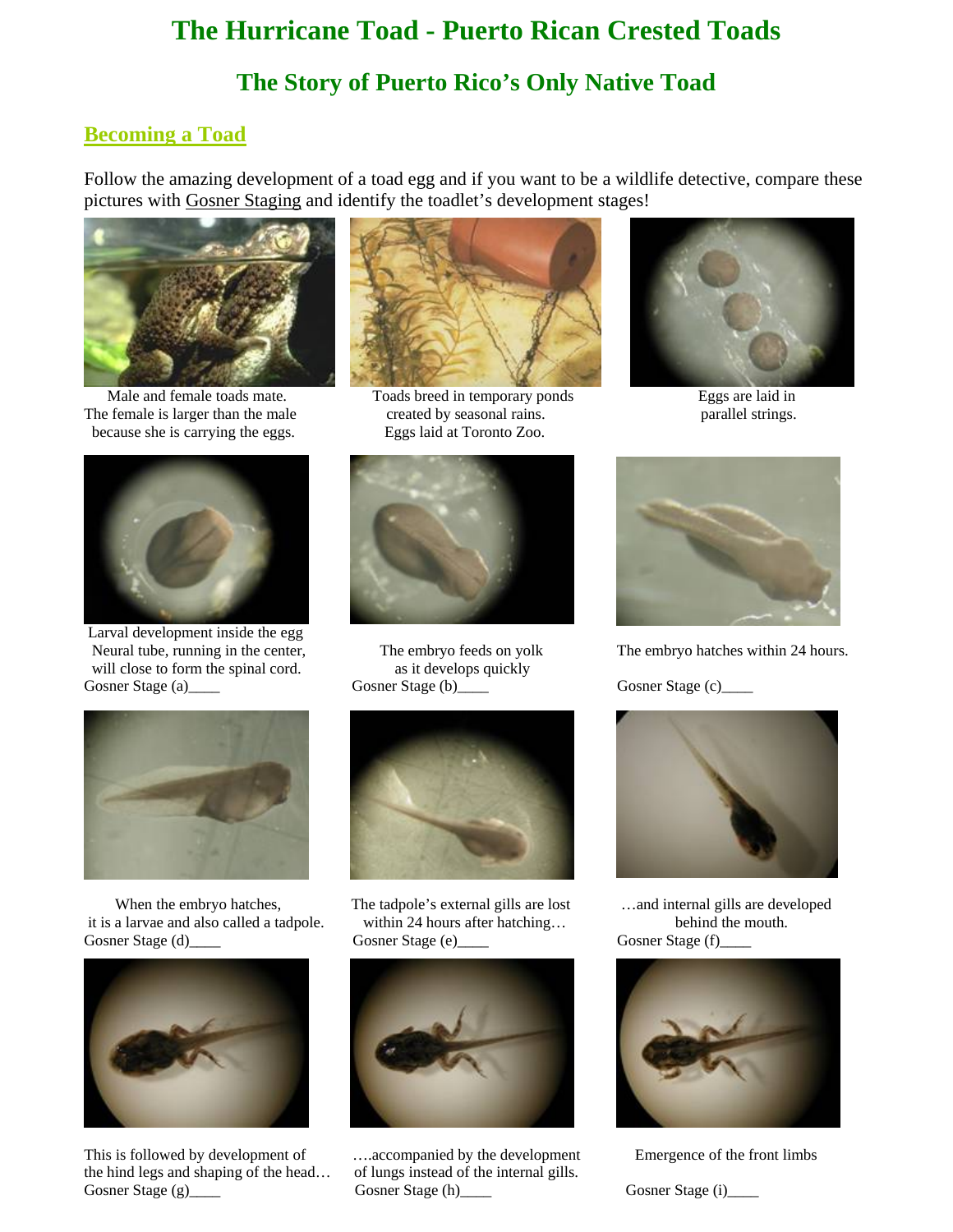

Gosner Stage (j)\_\_\_\_ Gosner Stage (k)\_



Finally, the tail is lost. Larval development, from egg laying Toadlet! to toadlet, is only 18 days on average



Find out if you matched the pictures with Gosner Staging successfully by clicking here. *(Answers are on the last page to be the link)* 





As adults, every toad has a unique pattern on their underbellies, which is used for their individual identification

To learn more about amphibian development, visit: **<http://fwie.fw.vt.edu/VHS/amphibian-development.htm>**

#### **Status**





The Puerto Rican crested toad is the only native toad species of Puerto Rico. Although it used to be found on other Caribbean Islands, it is now endemic to (exclusively found in) Puerto Rico. There are two known populations of the toad, one in the north and one in the south. However, the north population has not been recorded since 1992 (although captive populations breed in zoos). There is currently only one known wild population which can be found in the Guánica National Forest. The Puerto Rican crested toad is listed as Critically Endangered by IUCN, which means that without adequate conservation action the species will become extinct. This species was the first amphibian species selected by the American Zoo Association (AZA) Species Survival Plan (SSP). This is a network of zoos, aquariums, government offices, and researchers worldwide cooperating for the survival of species at risk. Each institute provides facilities for captive breeding, expertise for habitat rehabilitation and construction, field research, leadership in public education, or funding. The Toronto Zoo works in cooperation with other zoos and authorities in Puerto Rico, North America and Europe. Since 1983, 150,000 tadpoles have been released into man- made ponds in Puerto Rico. These reintroduction efforts appear to be successful as many captive born toads are returning to their release ponds to breed.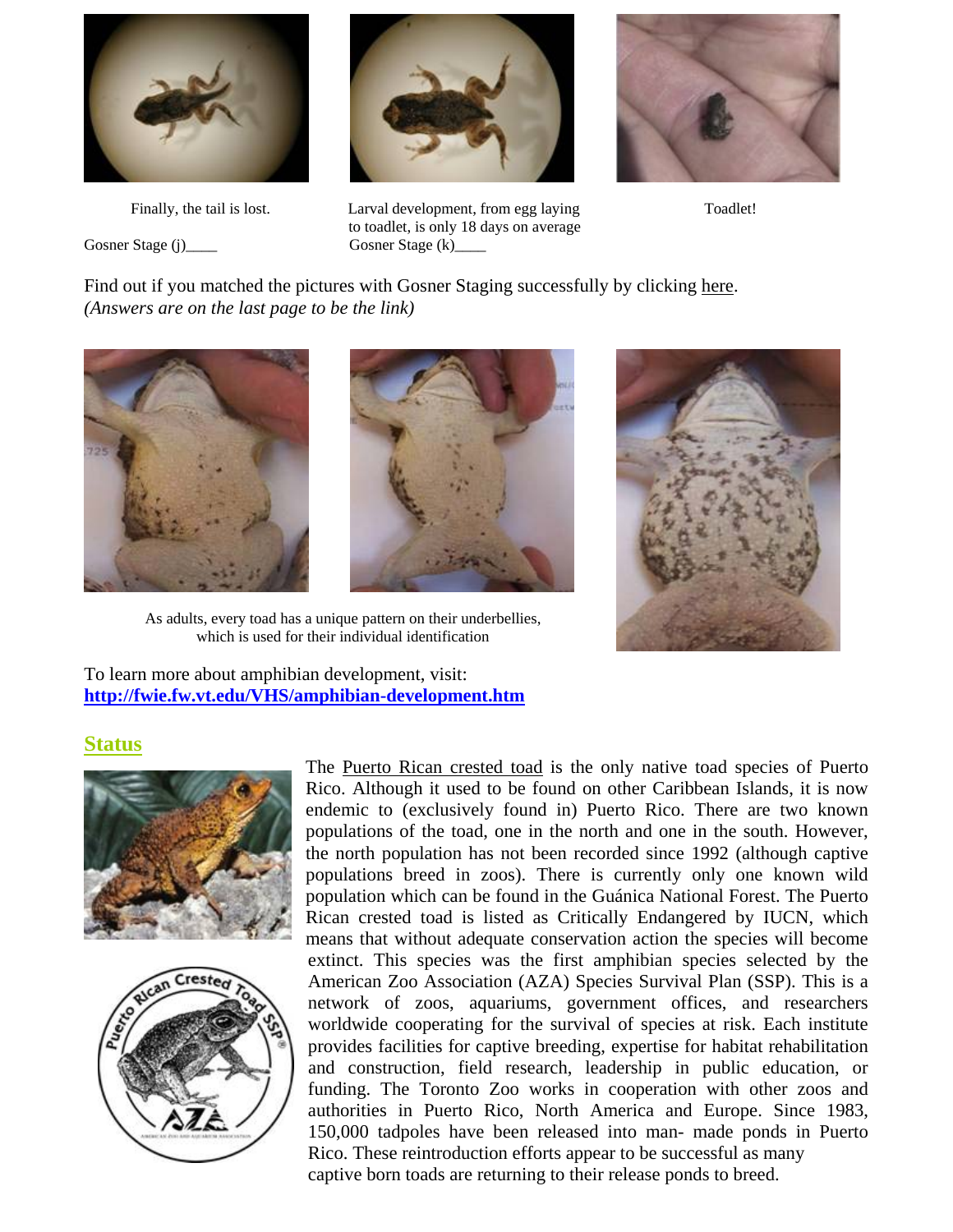

 This water trough was the last breeding site available for the northern crested toads

#### For more information visit:

- <http://www.torontozoo.com/Animals/details.asp?AnimalId=674>
- <http://www.amphibianark.org/>
- [http://www.aza.org/Snapshots/Snapshot\\_PRC\\_Toad/](http://www.aza.org/Snapshots/Snapshot_PRC_Toad/)
- <http://www.crestedtoadssp.org/gal/main.php>
- <http://amphibians.org/index.php>
- <http://www.waza.org/conservation/projects/projects.php?id=88>
- [http://www.aza.org/Publications/2007/02/coop\\_amph\\_prgms.pdf](http://www.aza.org/Publications/2007/02/coop_amph_prgms.pdf)

## **Habitat**



Puerto Rican crested toads breed in ponds created by hurricanes or seasonal rains. The frequency of storms influence the toad's breeding cycle because males emerge for breeding only at times of rains heavy enough to create ponds, so there may be over two years between breeding events. Since the ponds in which the toads b reed are temporary, their larvae must enter into metamorphosis and move to land before the pond dries up in 28 days . Guánica Forest with the only

pond

the south population has left.

The primary threat to the toads' survival is loss of habitat due to filling or drainage of their ponds for construction, cultivation, and mosquito control. While the northern population is considered extirpated (extinct in the wild with some individuals or populations in zoos), there is only one



Puerto Rico is used as a toadlet release site.



known breeding pond for the wild southern population. This pond is now protected in the Guanica State Forest Preserve although it is in a parking lot. A significant part of the conservation efforts for the Puerto Rican crested toads is rehabilitation and construction of suitable breeding ponds. These ponds are used as release sites for thousands of tadpoles that were captive bred at zoos, including the Toronto Zoo. The goal is to create new ponds to support six selfsustaining metapopulations (A group of populations, each distinct but that interact with each other), three in the north and three in the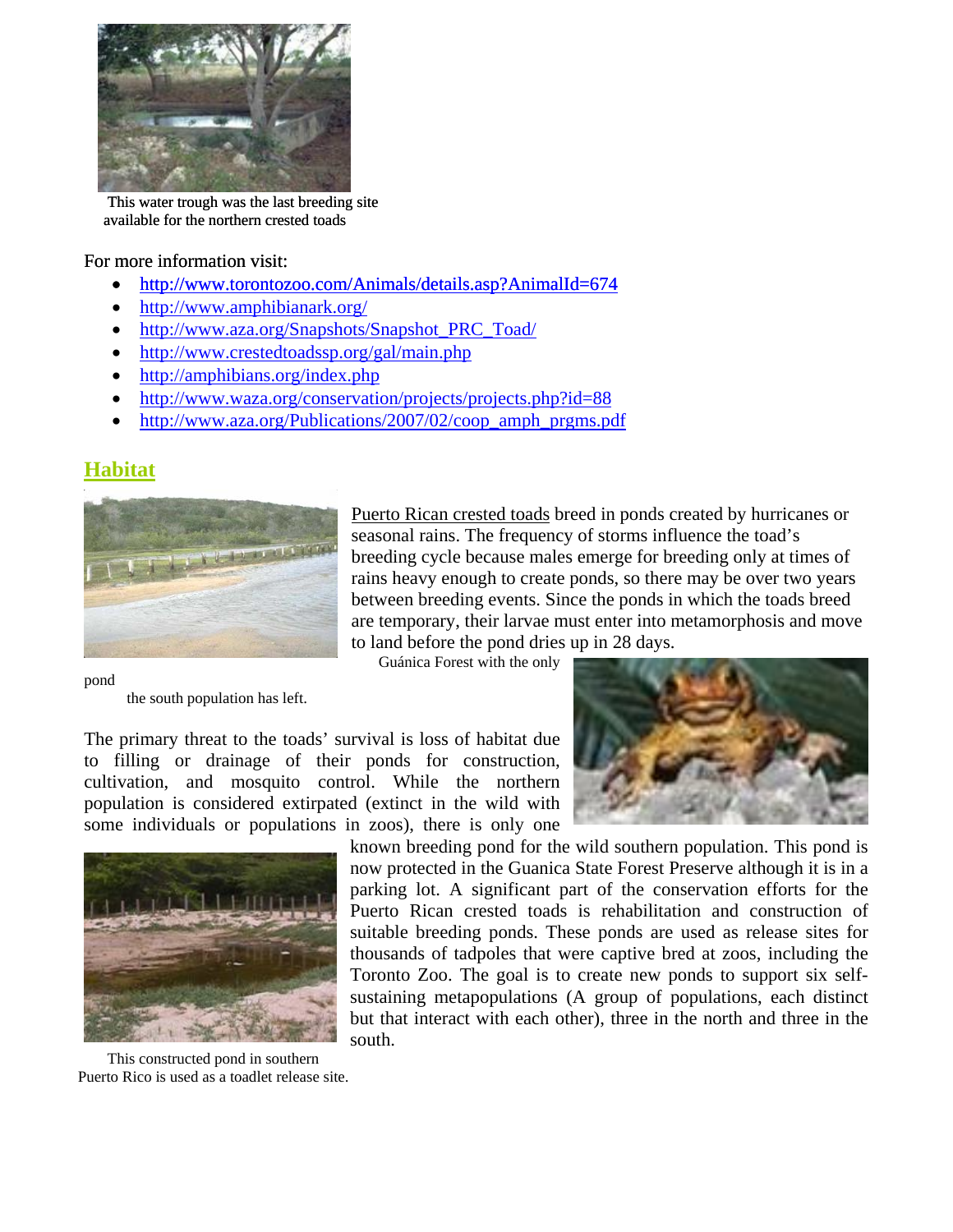#### **Foreign Competition**



### **Research**

The marine toad (*Bufo marinus*) is much larger in size and much more abundant in numbers than the Puerto Rican crested toad. The marine toad (right in picture) was introduced to Puerto Rico from Jamaica to control the sugar cane beetle as a biological pest control (in which an animal is introduced to control a local pest, usually as a predator; the marine toads feed on sugar cane beetles' larvae). This is the same toad known as the cane toad, which was introduced to Australia. In Puerto Rico, it quickly became a pest itself and a threat to the native crested toads (left in picture) by competing for limited resources, such as breeding sites, shelter, and food.

determine the toad's population size, range, and preferred habitats. Toads were equipped with a The first step in establishing a conservation plan is to evaluate the number of toads in the wild and identify the characteristics of habitats in which toads can thrive. The Toronto Zoo initiated studies to



tracking the toads was used to protect its limestone habitat and plan ponds suitable for breeding and long term use by the toads. transmitter contained in a backpack, fitted on the toads' backs. Scientists from the Guánica Forest and the Toronto Zoo tracked the toads by following signals sent from the transmitters and received by an antenna. A scientist holds the antenna, points it in different directions and goes in the direction from which the strongest signals come. This technology allows scientists to find the toads' exact locations. The data gathered from



It is also important to conduct studies in order to gain better understanding of Puerto Rico crested toad biology, ecology, and behaviour. Researchers at the Toronto Zoo studied male Puerto Rican crested toads' reproduction in captivity in order to determine the most suitable housing and care to encourage successful breeding. Diet composition in captivity and its effect on growth and development of tadpoles and toadlets has also been studied in order to provide the toads with the most suitable food to ensure proper growth and good health. Other factors which may be influencing toad growth and health, such as substrate temperature and water temperature have also been studied at the

document called 'Studbook', which also helps with seeking potentially successful mates. Many zoos are conducting research on the diet and nutritional requirements of toads and tadpoles. Toronto Zoo. In addition, the Toronto Zoo keeps a record of all the toads in the program worldwide, including their breeding history. These records are published by the Zoo in a

conservation plans, including research, habitat rehabilitation and construction, habitat protection, In Puerto Rico, the Toronto Zoo works with partners in 22 AZA accredited zoos and aquariums, the Juan A. Rivero Zoo, United States Fish and Wildlife Service, Puerto Rico Nature Resources, Citizens of the Karst and local schools in Quebradillas for the Puerto Rico crested toad monitoring of introduced toadlets, and education for conservation in Puerto Rico.



© Jean Paul Zegarra © Jean Paul Zegarra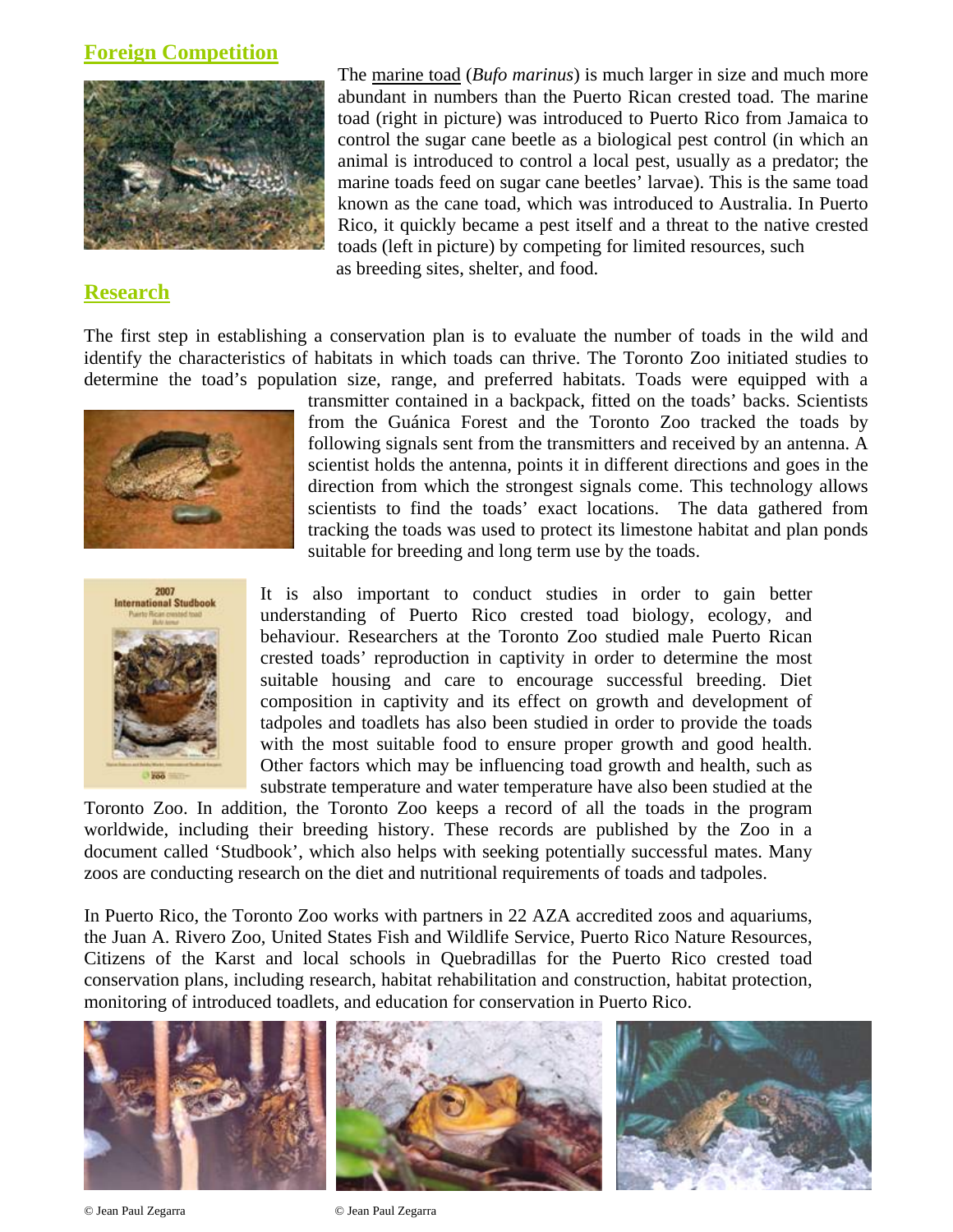female (right) toads A male (left) and

For more information visit:

http://www.torontozoo.com/conservation/reptiles.asp •

## **Education**



community celebrations to increase awareness of this unique Puerto Rican amphibian. Raising awareness and bringing children and adults closer to wildlife in their community is an essential component of any successful long term conservation plan. In Puerto Rico, the Toronto Zoo assisted the AZA SSP® with developing education programs for schools with the purpose of getting the local communities involved in the crested toad's conservation efforts. Puerto Rican communities are encouraged to protect wetlands and engage in community conservation activities. One approach to make locals fond of the crested toad is making the toad part of the local culture. This was achieved by introducing the Toad Mascot, which is gaining popularity, making toads' image friendlier and more approachable. This mascot visits schools and



go visit them in their natural habitat at the Guánica The toads' conservation story is also introduced to children in an activity book. In the book, a toad is talking with a parrot about the species' life cycle, the threats it is facing, and how to help the toads. The Toronto Zoo also assisted with designing an exhibit for the crested toad at the Juan A. Rivero Zoo at Puerto Rico. Visitors can view the toads up close or Forest.



Download toad drawings for coloring (add more drawings that make sense without text when *they are available on the computer)*



Gosner staging answers

(a) 16 (b) 18 (c) 19 (d) 20